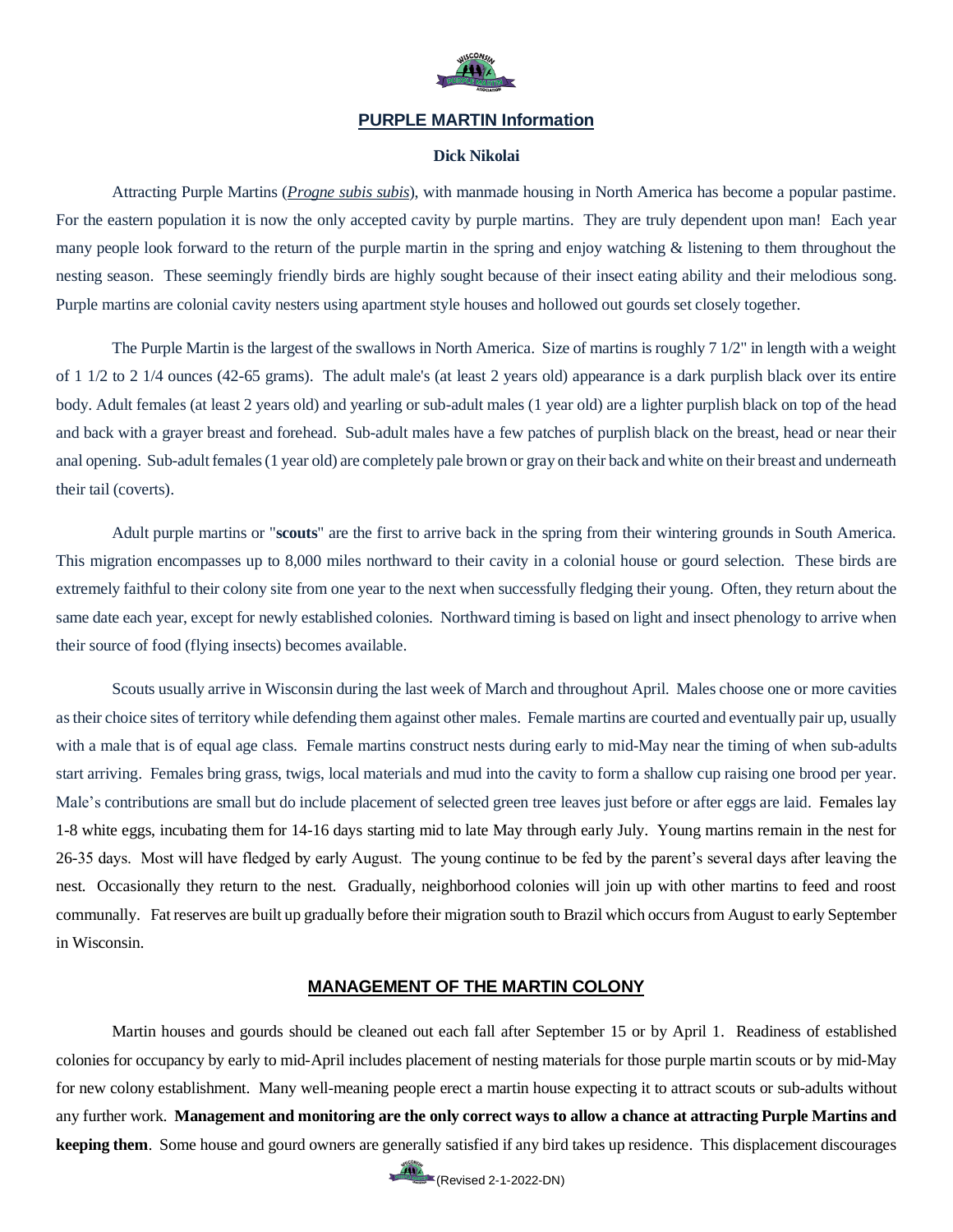martins by other cavity dwelling species, especially house sparrows and European starlings. These two non-native species are the martin's worst competitors even if martins do tolerate their presence. Eventually losses will occur from egg breakage, along with young and adults being pecked to death to cause a loss of colony site. Both species are unprotected and maybe euthanized without a permit. **THEY SHOULD NEVER BE ALLOWED TO NEST IN A MARTIN HOUSE OR GOURD.** Repeated nest removal, trapping or euthanizing house sparrows and starlings are necessary to make the cavity or cavities available to martins.

Adult (at least 2 years old) martins are extremely faithful to their previous nest and colony site. Therefore, the sub-adult martins (1-year-old) establish new colonies or are attracted to existing colonies. Adults will also colonize new sites if their previous house is gone, changed, competition from sparrows and starlings becomes too great for nesting and improvements to housing are existing close to their old colony site. Houses or gourds may be installed for the first time prior to the arrival of purple martins.

Generally, first time purple martin homeowners should not open up any cavities before the end of April. The trick is to open up as few cavities at one time for the new colony or old one. A rule of thumb is to have only one third of the cavities open at first with a gradual opening of the cavities as martin numbers increase. Never open all on one side of the house or all on one floor. If you have several houses from an existing colony, consider opening only one house for the early martin arrivals. Early in the season, open some of the middle cavities on the south or west side for these will retain the warmth when cool and wet weather exists. Monitor the colony daily when these conditions exist so one can provide emergency care. At the most, martins can tolerate these conditions for three days before they start dying by starvation or hypothermia.

Arrival of sub-adult martins occurs around the first two weeks in May to late June in Wisconsin. New housing can be put up as late as mid-June and still attract nesting martins. Do not be disappointed if martins fail to come to your house or gourds the first few years they are placed. Continue to monitor them until late September with all the cavities open after July 1 but never allow competitors to nest. Martins of all ages may discover your house during fall migration and return there to breed the following year if their conditions for nesting are met. Around late September, lower the house to clean out old nests, remove wasp nests and wash the compartments with soap, water and bleach (10%) to ensure mites, fleas or other invertebrates are reduced. Then store the house for the winter or plug the cavities to prevent house sparrows or starlings from becoming established before the next nesting season.

Martins consume large numbers of insects providing a secondary benefit of having them around. Patience is the key in attracting martins, especially if all their habitat conditions are met. Advice is to use a recorded "*Purple Martin Dawnsong*" on a cassette tape or on a CD or on what they call a "bird magnet" to attract yearling martins. By virtue of playing the "dawnsong" it increases your chances of acquiring a pair of martins. It is best to play it early in the morning about a half hour before, during and after dawn during the migration of the sub-adult martins. It may not guarantee your success but it won't hurt it either.

Other options used by people to attract martins are placement of mud throughout each compartment to make it look used, including the cavity hole. Mirrors placed on the porches or sides of housing create movement or action for martins visiting. Placement of egg shells on an elevated platform for calcium intake assist in their gizzard's breakdown of insects. Provide use of martin decoys whether plastic or carved wood on the housing moving them daily if possible. Finally provide adequate nesting materials within cavities of at least an inch or two deep to resemble past occupancy.

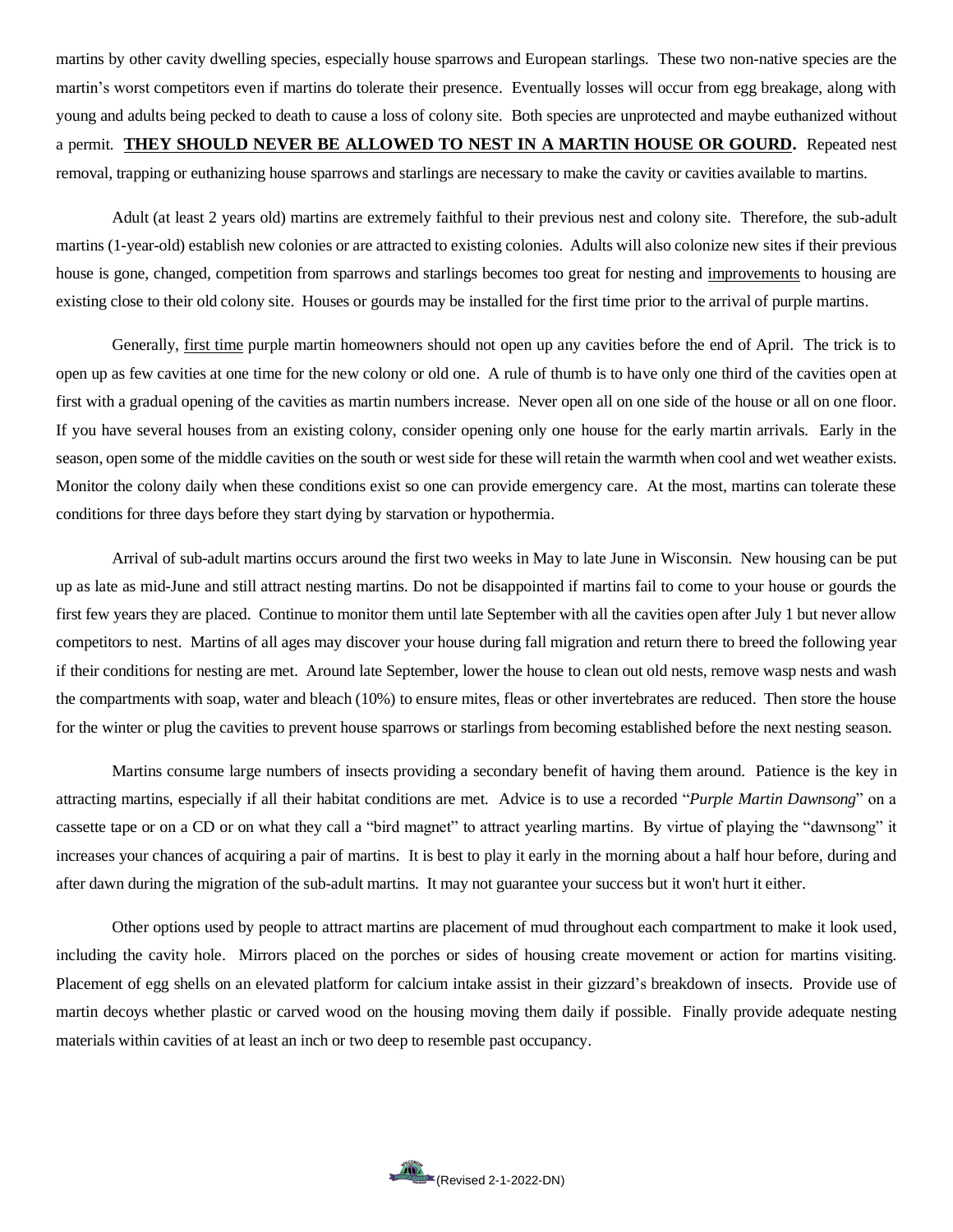## **GUIDELINES FOR PROPERLY CONSTRUCTED AND INSTALLED MARTIN HOUSES:**

Purple Martin houses are generally large structures that can be complicated to build. Modern commercially built houses are available from several sources. Most incorporate the necessary features to provide purple martins with a safe place to raise their young including being lowered vertically. Be wary of cheap housing in general. Some housing using plastic components break down or cause failure for operation of opening cavities or keeping the house together. Always have methods to monitor the house or cavity at least weekly, preferably every three days during the nesting season. This will eliminate the competition and provide you with many hours of enjoyment and not of frustration. Important features are listed below:

- 1. Martin's nest in open areas including backyards, meadows, fields, farmland, near ponds and lakes. Martins especially like human inhabited residences nearby not to exceed 120 feet. The house should be placed in the center of a large opening at least 30-40 feet or more from large trees or buildings. Existing colonies are tolerable to being enclosed under 40 feet by the elements but may lose interest if better housing is located nearby. Always maintain open areas for proper flight and maneuverability for the martins. Larger areas of openings are always best, especially when trees are taller than your house placement height!
- 2. Nesting compartments should be at least 6" X 6" X 6" or larger and separated by partitions. Preference of cavities 6" X (8", 9" or 12") is made to ensure greater hatching and survival. On larger compartments, install the entrance to one side. This aids in the prevention of owl predation. Each compartment should have a minimum of a 2" entrance hole not exceeding 2 1/2" positioned 1 1/2" above the floor. Starling Resistant Entrance Holes (SREH) are utilized to prevent starlings from entering cavities shaped liked crescents, slots and bird shapes (see picture below). Note that "resistant," means some starlings may be able to enter. Exact size or shaped dimensions need to be implemented if hand made. Houses with railings assist to prevent young from falling. Gourds utilized must have at least 8" diameter at their widest point.
- 3. Houses should have capabilities of being ventilated and be painted a light color. White is preferred to reflect the sunrays in the summer. It is also the most often chosen color through conducted research.
- 4. Houses should be placed on poles 12-20 feet above the ground being able to withstand winds up to 90+ mph.
- 5. Houses should be easily lowered vertically for cleaning and monitoring with access openings for each cavity.
- 6. A predator guard is recommended below the housing to prevent climbing predators like cats, snakes and raccoons from raiding the colony. It should have a diameter of 8+ inches and be from 3-7 feet off the ground.
- 7. Never allow other species to occupy martin houses or gourds. This especially, includes English sparrows and European Starlings. Once present they will only cause future harm or death of martins or prevent martins from establishing.
- 8. It is advisable to place porch dividers to separate each cavity if they are connected. This safeguards males from dominating the whole floor or side of a house. Additionally, this acts as a blockage for older young martins to travel to other cavities for food.